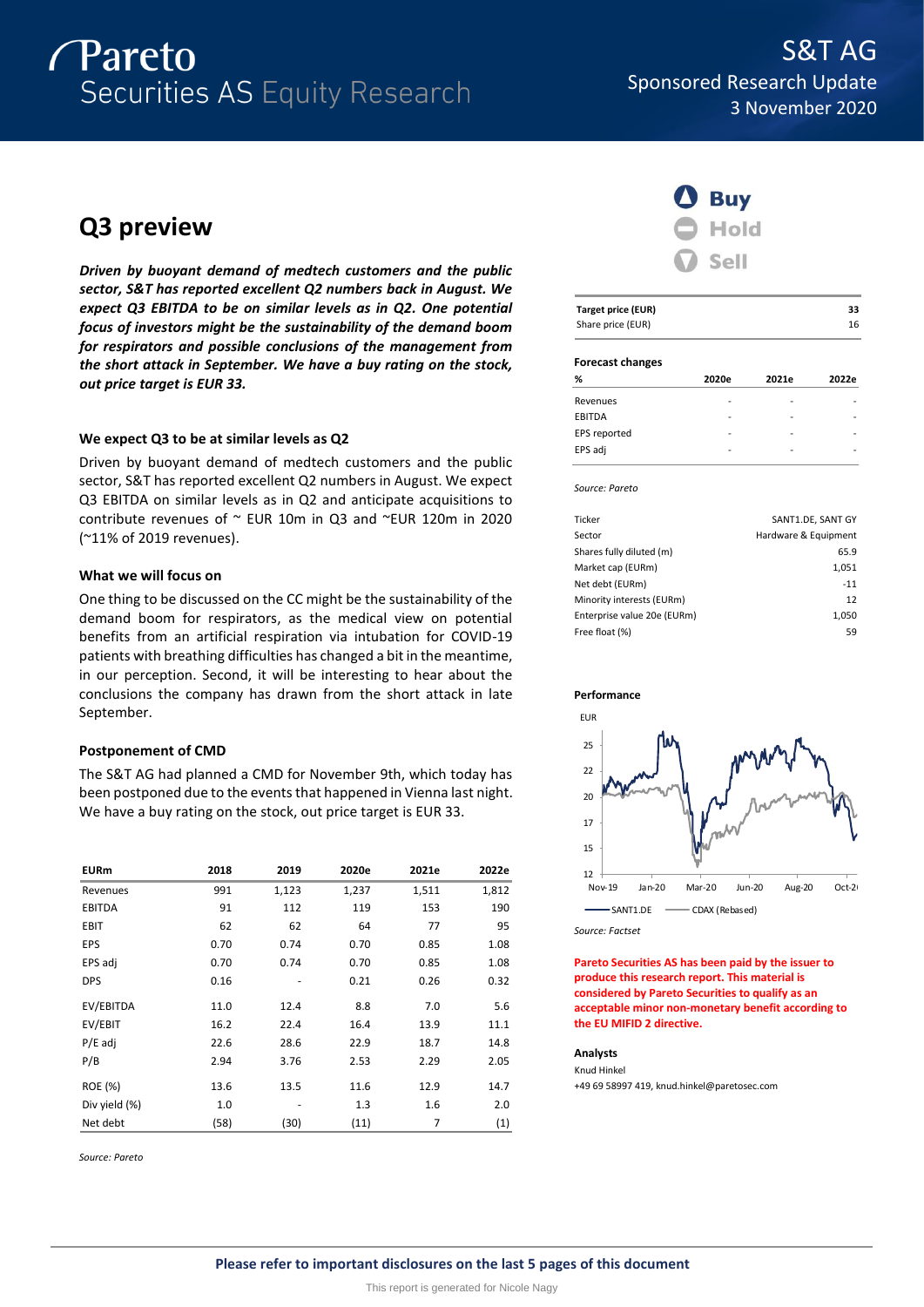# **Preview Q3**

Driven by buoyant demand of medtech customers and the public sector, S&T has reported excellent Q2 numbers in August. We expect Q3 EBITDA on similar levels as in Q2 and anticipate acquisitions to contribute revenues of  $\sim$  EUR 10m in Q3 and ~EUR 120m in 2020 (~11% of 2019 revenues). In Q3, S&T has not announced further M&A transactions, but with ~EUR 140m revenues already acquired in 2020, S&T has almost fully delivered on our expectation for the full year. The 2020 guidance foresees revenues and EBITDA of at least EUR 1,150m and EUR 115 m, respectively.

# **Q3 Preview**

|                   |             | Actual  | Pareto   |           | <b>Consensus</b> |           |
|-------------------|-------------|---------|----------|-----------|------------------|-----------|
| <b>S&amp;T AG</b> |             | Q3 2019 | Q3 2020e | yoy (%)   | Q3 2020e         | delta (%) |
| <b>Revenues</b>   | <b>EURm</b> | 279     | 289      | 3.6       | 293              | $-1.2$    |
| <b>EBITDA</b>     |             | 27.4    | 27.9     | 2.0       | 29.9             | $-6.5$    |
| margin            | %           | 9.8%    | 9.7%     | $-15$ bps | 10.2%            | $-55$ bps |
| EBIT              | <b>EURm</b> | 14.5    | 14.0     | $-3.0$    | 15.3             | $-8.2$    |
| margin            | %           | 5.2%    | 4.9%     | $-33 bps$ | 5.2%             | $-37$ bps |
| Net Income        | <b>EURm</b> | 10.8    | 10.9     | 0.5       | 11.3             | $-3.6$    |
| margin            | %           | 3.9%    | 3.8%     | $-12$ bps | 3.9%             | -9 bps    |
| <b>EPS</b>        | <b>EUR</b>  | 0.16    | 0.17     | 0.9       | 0.17             | $-2.5$    |
| Source: Pareto    |             |         |          |           |                  |           |

One thing to be discussed on the CC might be the sustainability of the demand boom for respirators, as the medical view on potential benefits from an artificial respiration via intubation for COVID-19 patients with breathing difficulties has changed a bit in the meantime, in our perception. Second, it will be interesting to hear about the conclusions the company has drawn from the short attack in late September.

The S&T AG had planned a CMD for November  $9<sup>th</sup>$ , which today has been postponed due to the events that happened in Vienna last night.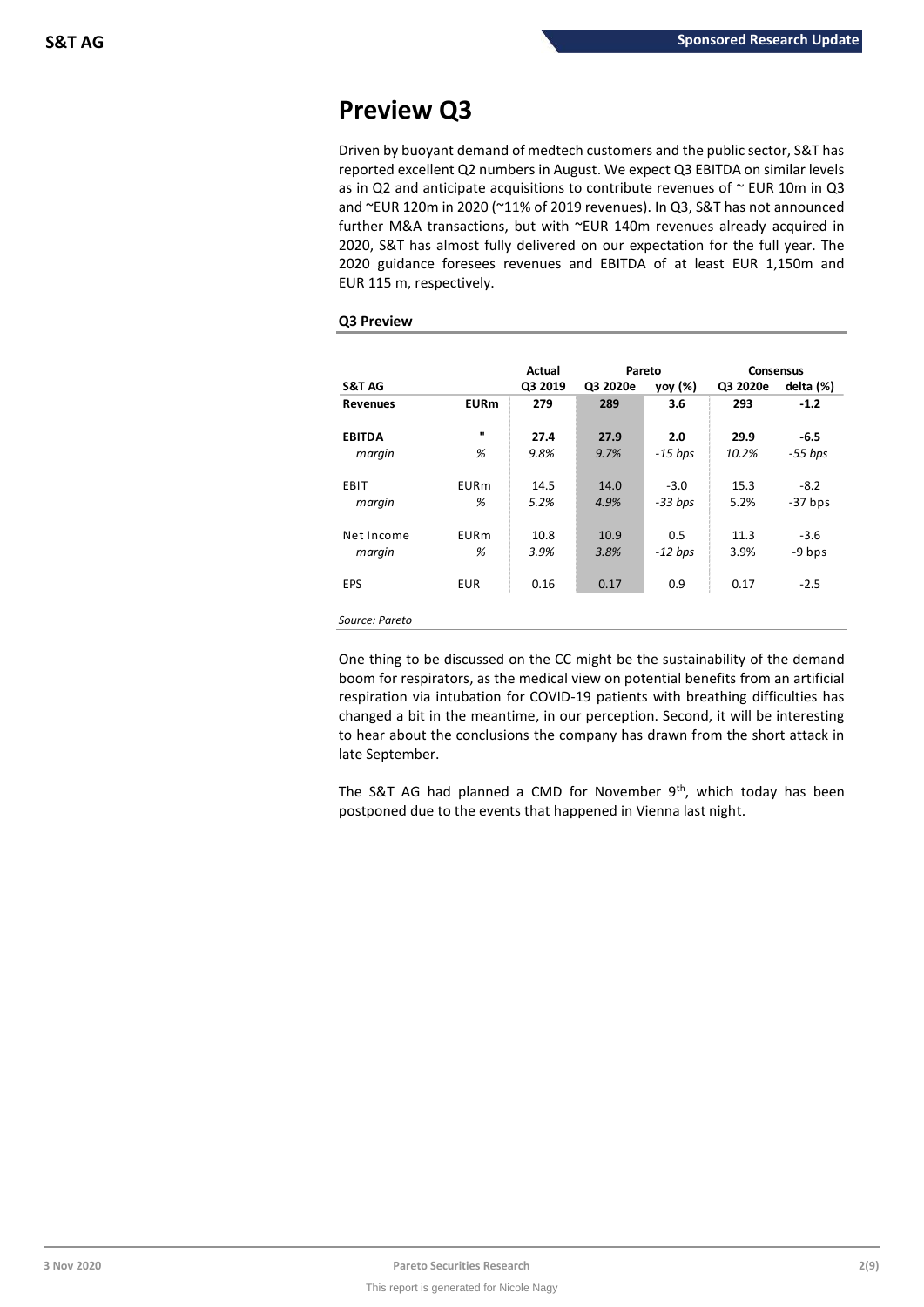# **At a glance**

| <b>Business Units</b>                       | <b>IT Services</b>                                                                                                                                                                                                                                                                                                                                                                                                                                                                                                                                                                                                                                                                                                                | <b>IoT Solutions Europe</b>                                                                                                                                                                                                                                                                                                                                                                                                                                                             |                                               | <b>IoT Solutions America</b>                                                                                                                                                                 |                                                           |  |  |  |
|---------------------------------------------|-----------------------------------------------------------------------------------------------------------------------------------------------------------------------------------------------------------------------------------------------------------------------------------------------------------------------------------------------------------------------------------------------------------------------------------------------------------------------------------------------------------------------------------------------------------------------------------------------------------------------------------------------------------------------------------------------------------------------------------|-----------------------------------------------------------------------------------------------------------------------------------------------------------------------------------------------------------------------------------------------------------------------------------------------------------------------------------------------------------------------------------------------------------------------------------------------------------------------------------------|-----------------------------------------------|----------------------------------------------------------------------------------------------------------------------------------------------------------------------------------------------|-----------------------------------------------------------|--|--|--|
|                                             |                                                                                                                                                                                                                                                                                                                                                                                                                                                                                                                                                                                                                                                                                                                                   |                                                                                                                                                                                                                                                                                                                                                                                                                                                                                         |                                               |                                                                                                                                                                                              |                                                           |  |  |  |
| Products/<br>applications                   | IT services to a broad range of enterprises. Managed<br>services. Operates according to the Plan - Build - Run<br>Principle. Plans to reduces share of hardware<br>business.                                                                                                                                                                                                                                                                                                                                                                                                                                                                                                                                                      | Solutions in the areas of IoT and Industry 4.0,<br>combining hardware, middleware and services.<br>Markets served are in Europe and Asia.                                                                                                                                                                                                                                                                                                                                               |                                               | Embedded hardware and software solutions<br>focussing on aviation, transport and<br>communication.                                                                                           |                                                           |  |  |  |
| <b>Customers</b>                            | Small and mid-sized enterprises in DACH and<br>Eastern European region                                                                                                                                                                                                                                                                                                                                                                                                                                                                                                                                                                                                                                                            | Industrial applications such as industrial<br>automation, medical technologies, infotainment,<br>energy industry, and public transportation. Core<br>is the former Kontron business.                                                                                                                                                                                                                                                                                                    |                                               | Communications and aviation customers                                                                                                                                                        |                                                           |  |  |  |
| Market share/<br>positioning                | Below 1% in SANT's footprint                                                                                                                                                                                                                                                                                                                                                                                                                                                                                                                                                                                                                                                                                                      | Below 1% in SANT's footprint                                                                                                                                                                                                                                                                                                                                                                                                                                                            |                                               | Only reasonable data from SANT's prospectus<br>reveals market share for Advantech of 8%,<br>Siemens 6% and ADLINK of 3% in the European<br>Economic Area (EWR)                               |                                                           |  |  |  |
| <b>Drivers</b>                              | Outsourcing and cost cutting main drivers for GDP-<br>like growth for SANT in IT Services.                                                                                                                                                                                                                                                                                                                                                                                                                                                                                                                                                                                                                                        | Connectivity of devices and increased need for<br>secure platforms in M2M, smart metering and<br>other applications drive market growth and<br>innovation in IoT.                                                                                                                                                                                                                                                                                                                       |                                               | System-on-a-chip, enhanced software solutions<br>and niche but customized solutions in the<br>automation, infotainment, medical and<br>transportation segments.                              |                                                           |  |  |  |
| <b>Main</b><br>competitors                  | Bechtle, Cancom, HPE, IBM, Accenture, Adesso,<br>Capgemini, Atos and other IT services companies                                                                                                                                                                                                                                                                                                                                                                                                                                                                                                                                                                                                                                  | Check Point Software, Intel, FireEye, Imperva,<br>Secunet, Compugroup, Vitec Software AB<br>Smart Energy: Landis & Gyr, Schneider Electric,<br>Siemens, Itron, IBM, Cisco, ABB                                                                                                                                                                                                                                                                                                          |                                               | Advantech, ADLINK, Siemens, Beckhoff and<br>Radisys                                                                                                                                          |                                                           |  |  |  |
| Entry barriers/<br>competitive<br>advantage | High personnel and R&D intensive business, especially in IT Services (personnel) and Embedded Systems (R&D/pre-financing). SANT has high economies of<br>scale/scope once embedded products are developed and software products included . SANT has a low cost base (c. 50% of workforce is located in low cost<br>Eastern European countries), highly outsourced production to Foxconn and Ennoconn in China and Canada respectively, a strong customer retention<br>effort (e.g. trying to become single source supplier for automotive, industrial, aerospace and energy sector), only embedded and smart metering supplier<br>and services provider with a strong Eastern European production footprint, strong IP portfolio. |                                                                                                                                                                                                                                                                                                                                                                                                                                                                                         |                                               |                                                                                                                                                                                              |                                                           |  |  |  |
| <b>Strategy &amp;</b><br>Guidance           | Strategy:<br>(I) Support growth by frequent acquisitions, esp. turnarounds at low multiples.<br>(II) Benefit from megatrends (increased device and machine connectivity,<br>security/firewall requirements, outsourcing)<br>(III) Increase the share of proprietary software in IoT solutions.<br>(IV) Cross-selling.<br>(V) Concentrate on embedded solutions (i.e.combine hard- and software.)                                                                                                                                                                                                                                                                                                                                  | y/y<br><b>EBITDA</b><br>margin                                                                                                                                                                                                                                                                                                                                                                                                                                                          | Revenues:                                     | Guidance (May 2020)<br><b>PASe</b><br>EUR 1150m<br>EUR 1237m<br>2.4%<br>10.2%<br>at least EUR 115m<br><b>EUR 119m</b><br>10.0%<br>9.9%                                                       | Consensus<br>EUR 1217m<br>8.3%<br><b>EUR 121m</b><br>9.9% |  |  |  |
| 2019                                        | Sales (EURm)<br>1123<br><b>EBITDA (EURm)</b>                                                                                                                                                                                                                                                                                                                                                                                                                                                                                                                                                                                                                                                                                      | EBIT adj. (EURm)<br>112                                                                                                                                                                                                                                                                                                                                                                                                                                                                 | 62                                            | Sales 5Y hist. CAGR                                                                                                                                                                          | 24%                                                       |  |  |  |
|                                             | y/y<br>Margin                                                                                                                                                                                                                                                                                                                                                                                                                                                                                                                                                                                                                                                                                                                     | 9.9%<br>Margin                                                                                                                                                                                                                                                                                                                                                                                                                                                                          | 5.5%                                          |                                                                                                                                                                                              |                                                           |  |  |  |
| <b>Sales &amp; EBIT Split</b>               | Sales split by region<br>9%<br>37%<br>28%<br>11%<br>15%<br>Germany<br>North America                                                                                                                                                                                                                                                                                                                                                                                                                                                                                                                                                                                                                                               | Sales split by division<br>45%<br>42%<br>61%<br><b>TI Services</b><br><b>T</b> IT Services                                                                                                                                                                                                                                                                                                                                                                                              | <b>EBITDA split by division</b><br>31%        | Group financial development<br>9.9% 9.6% 10.1% 10.5% 12%<br>9.1%<br>1,600<br>7.7%<br>1,200<br>800<br>237<br>123<br>400<br>882<br>$\mathbf 0$<br>2018<br>2019<br>2017<br>2020e<br>2021e 2022e | 10%<br>8%<br>6%<br>,812<br>4%<br>2%<br>0%                 |  |  |  |
|                                             | Austria<br>Eastern Europe & Russia<br>■ RoW                                                                                                                                                                                                                                                                                                                                                                                                                                                                                                                                                                                                                                                                                       | loT Solutions Europe<br>loT Solutions America                                                                                                                                                                                                                                                                                                                                                                                                                                           | loT Solutions Europe<br>loT Solutions America | Group<br><b>EBITDA</b> margin                                                                                                                                                                |                                                           |  |  |  |
| Shareholder<br>structure &<br>management    | <b>CEO</b><br><b>Hannes Niederhauser</b><br>CEO (since 2011)<br>• Hannes Niederhauser joined the<br>company in 2011 as CEO. Following<br>his studies in electrical engineering at<br>the Graz University of Technology, the<br>Austrian-born manager worked as a<br>developer of microchips and in the<br>embedded computer segment. Prior<br>he has been the main shareholder<br>and CEO of Kontron AG from 1999 to<br>2007, which became the world's<br>largest provider in the field of<br>embedded computing.                                                                                                                                                                                                                 | <b>CFO</b><br><b>Richard Neuwirth</b><br>CFO (since 2013)<br>• Richard Neuwirth has degrees in<br>jurisprudence and business<br>administration. He began his career as<br>a lawyer working for a Vienna-based<br>firm. He joined S&T in 2006, and has<br>held a variety of management<br>positions at it, with these including<br>managing director of S&T Bulgaria and<br>country manager and sales director of<br>S&T Austria. As of July 2013, Neuwirth<br>became the company's CFO. |                                               | Shareholder structure<br>27%<br>68%<br>■ Ennoconn Corp. ■ AGI<br>Free Float                                                                                                                  | 5%                                                        |  |  |  |
| # of employees<br>FY 2019                   |                                                                                                                                                                                                                                                                                                                                                                                                                                                                                                                                                                                                                                                                                                                                   | 4,935                                                                                                                                                                                                                                                                                                                                                                                                                                                                                   |                                               |                                                                                                                                                                                              |                                                           |  |  |  |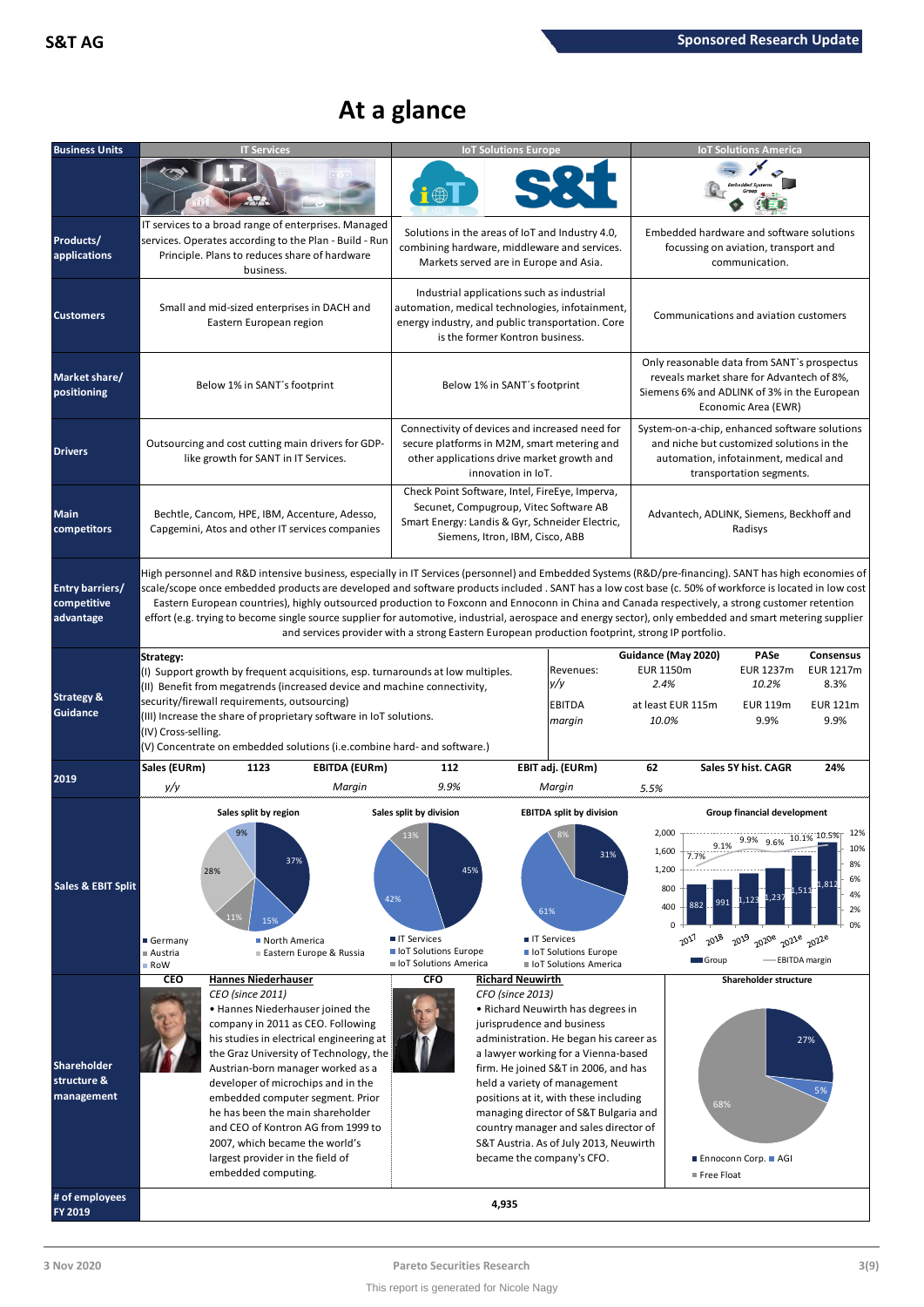| <b>PROFIT &amp; LOSS (fiscal year) (EURm)</b> | 2015    | 2016                     | 2017           | 2018    | 2019                     | 2020e                    | 2021e                    | 2022e       |
|-----------------------------------------------|---------|--------------------------|----------------|---------|--------------------------|--------------------------|--------------------------|-------------|
| <b>Revenues</b>                               | 468     | 504                      | 882            | 991     | 1,123                    | 1,237                    | 1,511                    | 1,812       |
| <b>EBITDA</b>                                 | 28      | 34                       | 68             | 91      | 112                      | 119                      | 153                      | 190         |
| Depreciation & amortisation                   | (8)     | (10)                     | (26)           | (29)    | (50)                     | (55)                     | (76)                     | (95)        |
| EBIT                                          | 21      | 24                       | 42             | 62      | 62                       | 64                       | 77                       | 95          |
| Net interest                                  | (3)     | (4)                      | (6)            | (5)     | (8)                      | (10)                     | (10)                     | (10)        |
| Other financial items                         | $\sim$  | $\overline{\phantom{a}}$ | $\blacksquare$ | $\sim$  | $\overline{\phantom{a}}$ | $\overline{\phantom{a}}$ | $\overline{\phantom{m}}$ |             |
| <b>Profit before taxes</b>                    | 18      | 20                       | 35             | 56      | 54                       | 54                       | 67                       | 85          |
| Taxes                                         | (1)     | 0                        | (6)            | (8)     | (5)                      | (8)                      | (11)                     | (15)        |
| Minority interest                             | (2)     | (6)                      | (7)            | (3)     | (0)                      | $\overline{\phantom{a}}$ | $\overline{\phantom{a}}$ |             |
| Net profit                                    | 16      | 15                       | 23             | 45      | 49                       | 46                       | 56                       | 71          |
| EPS reported                                  | 0.36    | 0.33                     | 0.43           | 0.70    | 0.74                     | 0.70                     | 0.85                     | 1.08        |
| <b>EPS adjusted</b>                           | 0.36    | 0.31                     | 0.43           | 0.70    | 0.74                     | 0.70                     | 0.85                     | 1.08        |
| <b>DPS</b>                                    | 0.08    | 0.10                     | 0.13           | 0.16    |                          | 0.21                     | 0.26                     | 0.32        |
| <b>BALANCE SHEET (EURm)</b>                   | 2015    | 2016                     | 2017           | 2018    | 2019                     | 2020e                    | 2021e                    | 2022e       |
| Tangible non current assets                   | 15      | 28                       | 32             | 37      | 38                       | 87                       | 129                      | 148         |
| Other non-current assets                      | 76      | 184                      | 195            | 273     | 392                      | 444                      | 458                      | 465         |
| Other current assets                          | 168     | 331                      | 361            | 366     | 483                      | 471                      | 481                      | 536         |
| Cash & equivalents                            | 60      | 126                      | 217            | 172     | 312                      | 284                      | 253                      | 261         |
| <b>Total assets</b>                           | 319     | 669                      | 805            | 848     | 1,226                    | 1,285                    | 1,321                    | 1,410       |
| Total equity                                  | 102     | 241                      | 332            | 367     | 385                      | 427                      | 469                      | 523         |
| Interest-bearing non-current debt             | 51      | 94                       | 115            | 113     | 283                      | 273                      | 260                      | 260         |
| Interest-bearing current debt                 |         |                          |                | ÷,      |                          |                          |                          |             |
| Other Debt                                    | 166     | 332                      | 356            | 366     | 549                      | 576                      | 583                      | 618         |
| <b>Total liabilites &amp; equity</b>          | 319     | 669                      | 805            | 848     | 1,226                    | 1,285                    | 1,321                    | 1,410       |
| <b>CASH FLOW (EURm)</b>                       | 2015    | 2016                     | 2017           | 2018    | 2019                     | 2020e                    | 2021e                    | 2022e       |
| Cash earnings                                 | 23      | 131                      | 46             | 48      | 82                       | 82                       | 109                      | 139         |
| Change in working capital                     | 3       | (70)                     | (1)            | (12)    | $\overline{2}$           | 5                        | (4)                      | (20)        |
| Cash flow from investments                    | (10)    | (74)                     | (39)           | (63)    | (56)                     | (102)                    | (110)                    | (93)        |
| Cash flow from financing                      | (1)     | 72                       | 93             | (21)    | 84                       | (14)                     | (26)                     | (17)        |
| Net cash flow                                 | 21      | 65                       | 91             | (45)    | 111                      | (29)                     | (31)                     | 8           |
|                                               |         |                          |                |         |                          |                          |                          |             |
| <b>CAPITALIZATION &amp; VALUATION (EURm)</b>  | 2015    | 2016                     | 2017           | 2018    | 2019                     | 2020e                    | 2021e                    | 2022e       |
| Share price (EUR end)                         | 6.0     | 8.7                      | 18.0           | 15.8    | 21.3                     | 16.0                     | 16.0                     | 16.0        |
| Number of shares end period                   | 44      | 49                       | 63             | 66      | 66                       | 66                       | 66                       | 66          |
| Net interest bearing debt                     | (9)     | (32)                     | (102)          | (58)    | (30)                     | (11)                     | 7                        | (1)         |
| <b>Enterprise value</b>                       | 254     | 481                      | 1,066          | 998     | 1,385                    | 1,050                    | 1,068                    | 1,060       |
| EV/Sales                                      | $0.5\,$ | $1.0\,$                  | 1.2            | $1.0\,$ | $1.2\,$                  | 0.8                      | 0.7                      | $0.6\,$     |
| <b>EV/EBITDA</b>                              | 9.0     | 14.0                     | 15.7           | 11.0    | 12.4                     | 8.8                      | $7.0$                    | ${\bf 5.6}$ |
| EV/EBIT                                       | 12.0    | 19.9                     | $25.5\,$       | 16.2    | 22.4                     | 16.4                     | 13.9                     | 11.1        |
| P/E reported                                  | 16.4    | 26.3                     | 41.5           | 22.6    | 28.6                     | 22.9                     | 18.7                     | 14.8        |
| P/E adjusted                                  | 16.4    | 28.4                     | 41.5           | 22.6    | 28.6                     | 22.9                     | 18.7                     | 14.8        |
| P/B                                           | $2.6\,$ | $2.8\,$                  | 3.7            | 2.9     | 3.8                      | 2.5                      | 2.3                      | 2.1         |
| FINANCIAL ANALYSIS & CREDIT METRICS           | 2015    | 2016                     | 2017           | 2018    | 2019                     | 2020e                    | 2021e                    | 2022e       |
| ROE adjusted (%)                              | 16.5    | 7.9                      | 7.9            | 12.9    | 13.1                     | 11.3                     | 12.5                     | 14.3        |
| Dividend yield (%)                            | $1.3\,$ | $1.1\,$                  | 0.7            | $1.0\,$ |                          | $1.3\,$                  | 1.6                      | 2.0         |
| EBITDA margin (%)                             | $6.1\,$ | $6.8\,$                  | 7.7            | 9.1     | 9.9                      | 9.6                      | 10.1                     | 10.5        |
| EBIT margin (%)                               | 4.5     | 4.8                      | 4.7            | $6.2$   | 5.5                      | $5.2$                    | 5.1                      | $5.2\,$     |
|                                               |         |                          |                |         |                          |                          |                          |             |
| NIBD/EBITDA                                   | (0.33)  | (0.93)                   | (1.50)         | (0.64)  | (0.26)                   | (0.09)                   | 0.05                     | (0.00)      |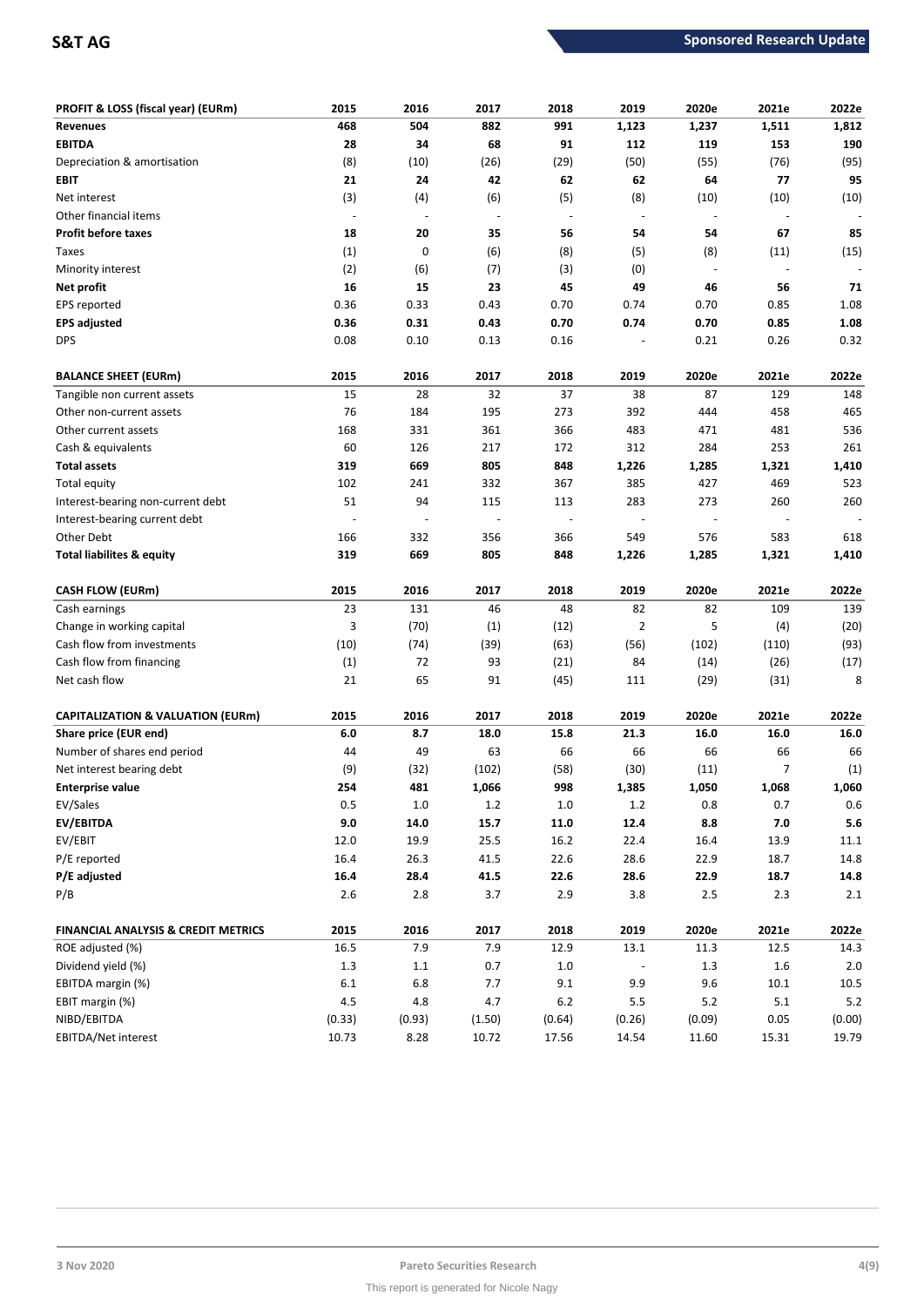# **Disclaimer and legal disclosures**

### **Origin of the publication or report**

This publication or report originates from Pareto Securities AS, reg. no. 956 632 374 (Norway), Pareto Securities AS, Frankfu rt branch, reg. no. DE 320 965 513 / HR B 109177 (Germany) or Pareto Securities AB, reg. no. 556206-8956 (Sweden) (together the Group Companies or the "Pareto Securities Group") acting through their common unit Pareto Securities Research. The Group Companies are supervised by the Financial Supervisory Authority of their respective home countries.

### **Content of the publication or report**

This publication or report has been prepared solely by Pareto Securities Research.

Opinions or suggestions from Pareto Securities Research may deviate from recommendations or opinions presented by other departments or companies in the Pareto Securities Group. The reason may typically be the result of differing time horizons, methodologies, contexts or other factors.

#### **Sponsored research**

Please note that if this report is labelled as "sponsored research" on the front page, Pareto Securities has entered into an agreement with the company about the preparation of research reports and receives compensation from the company for this service. Sponsored research is prepared by the Research Department of Pareto Securities without any instruction rights by the company. Sponsored research is however commissioned for and paid by the company and such material is considered by Pareto Securities to qualify as an acceptable minor non-monetary benefit according to the EU MiFID II Directive.

# **Basis and methods for assessment**

Opinions and price targets are based on one or more methods of valuation, for instance cash flow analysis, use of multiples, behavioral technical analyses of underlying market movements in combination with considerations of the market situation and the time horizon. Key assumptions of forecasts, price targets and projections in research cited or reproduced appear in the research material from the named sources. The date of publication appears from the research material cited or reproduced. Opinions and estimates may be updated in subsequent versions of the publication or report, provided in subsequent versions of t that the relevant company/issuer is treated anew in such later versions of the publication or report.

Pareto Securities Research may provide credit research with more specific price targets based on different valuation methods, including the analysis of key credit ratios and other factors describing the securities creditworthiness, peer group analysis of securities with similar creditworthiness and different DCF-valuations. All descriptions of loan agreement structures and loan agreement features are obtained from sources which Pareto Securities Research believes to be reliable, but Pareto Securities Research does not represent or warrant their accuracy. Be aware that investors should go through the specific complete loan agreement before investing in any bonds and not base an investment decision based solely on information contained in this publication or report.

Pareto Securities Research has no fixed schedule for updating publications or reports.

Unless otherwise stated on the first page, the publication or report has not been reviewed by the issuer before dissemination. In instances where all or part of a report is presented to the issuer prior to publication, the purpose is to ensure that facts are correct.

#### **Validity of the publication or report**

All opinions and estimates in this publication or report are, regardless of source, given in good faith and may only be valid as of the stated date of this publication or report and are subject to change without notice

#### **No individual investment or tax advice**

The publication or report is intended only to provide general and preliminary information to investors and shall not be construed as the basis for any investment decision. This publication or report has been prepared by Pareto Securities Research as general information for private use of investors to whom the publication or report has been distributed, but it is not intended as a personal recommendation of particular financial instruments or strategies and thus it does not provide individually tailored investmen t advice, and does not take into account the individual investor's particular financial situation, existing holdings or liabilities, investment knowledge and experience, investment objective and horizon or risk profile and preferences. The investor must particularly ensure the suitability of an investment as regards his/her financial and fiscal situation and investment objectives. The investor bears the risk of losses in connection with an investment.

Before acting on any information in this publication or report, we recommend consulting your financial advisor.

The information contained in this publication or report does not constitute advice on the tax consequences of making any particular investment decision. Each investor shall make his/her own appraisal of the tax and other financial merits of his/her investment.

#### **Sources**

This publication or report may be based on or contain information, such as opinions, recommendations, estimates, price targets and valuations which emanate from Pareto Securities Research' analysts or representatives, publicly available information, information from other units or companies in the Group Companies, or other named sources.

To the extent this publication or report is based on or contains information emanating from other sources "Other Sources") than Pareto Securities Research ("External Information"), Pareto Securities Research has deemed the Other Sources to be reliable but neither the companies in the Pareto Securities Group, others associated or affiliated with said companies nor any other person, guarantee the accuracy, adequacy or completeness of the External Information.

#### **Ratings**

| Equity ratings: | "Buy"  | Pareto Securities Research expects this financial instrument's total return to exceed 10% over the next 12 months                   |
|-----------------|--------|-------------------------------------------------------------------------------------------------------------------------------------|
|                 | "Hold" | Pareto Securities Research expects this financial instrument's total return to be between -10% and 10% over the next 12 months      |
|                 | "Sell" | Pareto Securities Research expects this financial instrument's total return to be negative by more than 10% over the next 12 months |

Analysts Certification<br>The research analyst(s) whose name(s) appear on research reports prepared by Pareto Securities Research certify that: (i) all of the views expressed in the research report accurately reflect their pe "Hold" Pareto Securities Research expects this financial instrument's total return to be between -1.0% and 10% over the next 12 months<br>"Sell" Pareto Securities Research expects this financial instrument's total return to b research analysts in research reports that are prepared by Pareto Securities Research.

The research analysts whose names appears on research reports prepared by Pareto Securities Research received compensation that is based upon various factors including Pareto Securities' total revenues, a portion of which are generated by Pareto Securities' investment banking activities.

### **Limitation of liability**

Pareto Securities Group or other associated and affiliated companies assume no liability as regards to any investment, divest ment or retention decision taken by the investor on the basis of this publication or report. In no event will entities of the Pareto Securities Group or other associated and affiliated companies be liable for direct, indirect or incidental, special or consequential damages resulting from the information in this publication or report.

Neither the information nor any opinion which may be expressed herein constitutes a solicitation by Pareto Securities Research of purchase or sale of any securities nor does it constitute a solicitation to any person in any jurisdiction where solicitation would be unlawful. All information contained in this research report has been compiled from sources believed to be reliable. However, no representation or warranty, express or implied, is made with respect to the completeness or accuracy of its contents, and it is not to be relied upon as authoritative.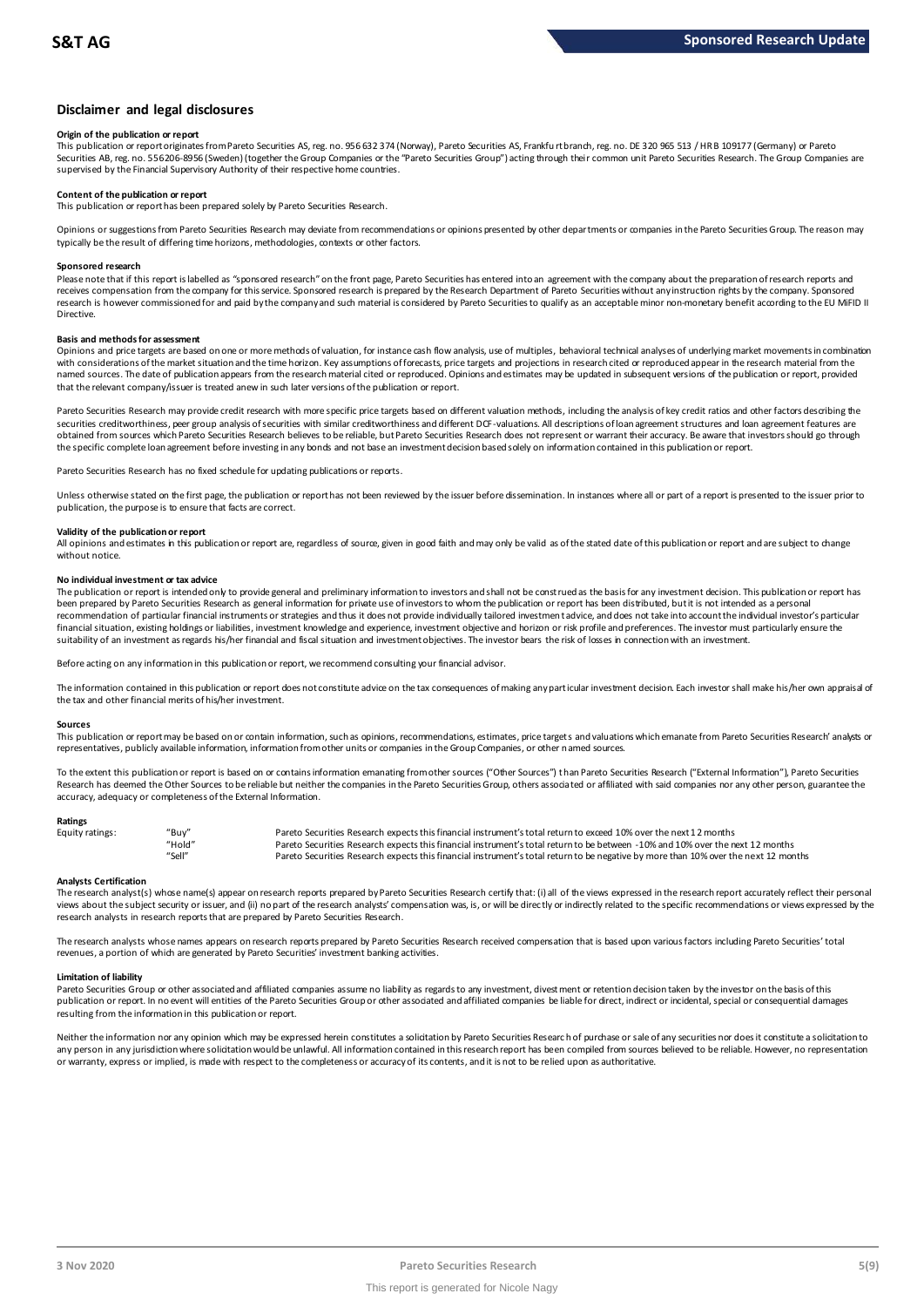### **Risk information**

The risk of investing in certain financial instruments, including those mentioned in this document, is generally high, as their market value is exposed to a lot of different factors such as the operational and financial conditions of the relevant company, growth prospects, change in interest rates, the economic and political environment, foreign exchange rates, shifts in market sentiments etc. Where an investment or security is denominated in a different currency to the investor's currency of reference, changes in rates of exchange may have an adverse effect on the value, price or income of or from that investment to the investor. Past performance is not a guide to future performance. Estimates of future performance are based on assumptions that may not be realized. When investing in individual shares, the investor may lose all or part of the investments.

#### **Conflicts of interest**

Companies in the Pareto Securities Group, affiliates or staff of companies in the Pareto Securities Group, may perform services for, solicit business from, make a market in, hold long or short positions in, or otherwise be interested in the investments (including derivatives) of any company mentioned in the publication or report.

In addition Pareto Securities Group, or affiliates, may from time to time have a broking, advisory or other relationship with a company which is the subject of or referred to in the relevant Research, including acting as that company's official or sponsoring broker and providing investment banking or other financial services. It is the policy of Pareto to seek to act as corporate adviser or broker to some of the companies which are covered by Pareto Securities Research. Accordingly companies covered in any Research may be the subject o f marketing initiatives by the Investment Banking Department.

To limit possible conflicts of interest and counter the abuse of inside knowledge, the analysts of Pareto Securities Research are subject to internal rules on sound ethical conduct, the management of inside information, handling of unpublished research material, contact with other units of the Group Companies and personal account dealing. The internal rules have been prepared in accordance with applicable legislation and relevant industry standards. The object of the internal rules is for example to ensure that no analyst will abuse or cause others to abuse confidential information. It is the policy of Pareto Securities Research that no link exists between revenues from capital markets activities and individual analyst remuneration. The Group Companies are members of national stockbrokers' associations in each of the countries in which the Group Companies have their head offices. Internal rules have been developed in accordance with recommendations issued by the stockbrokers associations. This material has been prepared following the Pareto Securities Conflict of Interest Policy.

The guidelines in the policy indude rules and measures aimed at achieving a sufficient degree of independence between variou s departments, business areas and sub-business areas within the Pareto Securities Group in order to, as far as possible, avoid conflicts of interest from arising between such departments, business areas and sub-business areas as well as their customers. One purpose of such measures is to restrict the flow of information between certain business areas and sub-business areas within the Pareto Securities Group, where conflicts of interest may arise and to safeguard the impartialness of the employees. For example, the Investment Banking departments and certain other departments included in the Pareto Securities Group are surrounded by arrangements, so-called Chinese Walls, to restrict the flows of sensitive information from such departments. The internal guidelines also include, without limitation, rules aimed at securing the impartialness of, e.g., analysts working in the Pareto Securities Research departments, restrictions with regard to the remuneration paid to such analysts, requirements with respect to the independence of analysts from other departments within the Pareto Securities Group rules concerning contacts with covered companies and rules concerning personal account trading carried out by analysts.

#### **Distribution restriction**

The securities referred to in this publication or report may not be eligible for sale in some jurisdictions and persons into whose possession this document comes should inform themselves about and observe Pareto Securities Group rules concerning contacts with covered companies and rules concerning personal account trading carried out by analysts.<br>Distribution restriction<br>The securities referred to in this publication or rep Authority (FCA).

This research is only intended for and may only be distributed to institutional investors in the United States and U.S entities seeking more information about any of the issuers or securities discussed in this report should contact Pareto Securities Inc. at 150 East 52nd Street, New York, NY 10022, Tel. 212 829 4200.

Pareto Securities Inc. is a broker-dealer registered with the U.S. Securities and Exchange Commission and is a member of FINRA & SIPC. U.S. To the extent required by applicable U.S. laws and regulations, Pareto Securities Inc. accepts responsibility for the contents of this publication. Investment products provided by or through Pareto Securities Inc. or Pareto Securities Research are not FDIC insured, may lose value and are not guaranteed by Pareto Securities Inc. or Pareto Securities Research. Investing in non-U.S. securities may entail certain risks. This document does not constitute or form part of any offer for sale or subscription, nor shall it or any part of it form the basis of or be relied on in connection with any contract or commitment whatsoever. The securities of non-U.S. issuers may not be registered with or subject to SEC reporting and other requirements. The information available about non-U.S. companies may be limited, and non-U.S. companies are generally not subject to the same uniform auditing and subject to the same unif reporting standards as U.S. companies. Market rules, conventions and practices may differ from U.S. markets, adding to transaction costs or causing delays in the purchase or sale of securities. Securities of some non-U.S. companies may not be as liquid as securities of comparable U.S. companies. Fluctuations in the values of national currencies, as well as the potential for governmental restrictions on currency movements, can significantly erode principal and investment returns.

Pareto Securities Research may have material conflicts of interest related to the production or distribution of this research report which, with regard to Pareto Securities Research, are disclosed herein.

### **Distribution in Singapore**

Pareto Securities Pte Ltd holds a Capital Markets Services License is an exempt financial advisor under Financial Advisers Act, Chapter 110 ("FAA") of Singapore and a subsidiary of Pareto Securities AS.

This report is directed solely to persons who qualify as "accredited investors", "expert investors" and "institutional investors" as defined in section 4A(1) Securities and Futures Act, Chapter 289 ("SFA") o f Singapore. This report is intended for general circulation amongst such investors and does not take into account the specifi c investment objectives, financial situation or particular needs of any particular person. You should seek advice from a financial adviser regarding the suitability of any product referred to in this report, taking into account your specific financial objectives, financial situation or particular needs before making a commitment to purchase any such product. Please contact Pareto Securities Pte Ltd, 16 Collyer Quay, # 2 7-02 Income at Raffles, Singapore 049318, at +65 6408 9800 in matters arising from, or in connection with this report.

Additional provisions on Recommendations distributed in the Canada<br>Canadian recipients of this research report are advised that this research report is not, and under no drcumstances is it to be construed as an offer to se needs before making a commitment to purchase any such product. Please contact Pareto Securities Pte Ltd, 16 Collyer Quay, # 2 7-02 Income at Raffles, Singapore 049318, at +65 6408 9800 in matters arisin<br>from, or in connect from, or in connection with this report.<br>Additional provisions on Recommendations distributed in the Canada<br>Canadian recipients of this research report are advised that this research report is not, and under no circumstanc securities. No securities commission or similar regulatory authority in Canada has reviewed or in any way passed upon this research report or the merits of any securities described or discussed herein and any representation to the contrary is an offence. Any securities described or discussed within this research report may only be distributed in Canada in accordance with applicable provincial and territorial<br>securities laws. An securities regulators and only bya dealer properly registered under applicable securities laws or, alternatively, pursuant to an exemption from the dealer registration requirement in the relevant province or territory of Canada in which such offer or sale is made. Under no circumstances is the information contained herein to be construed as investment advice in any province or territory of Canada nor should it be<br>construed as liability whatsoever for any direct or consequential loss arising from any use of this research report or the information contained herein.

Distribution in United Kingdom<br>This publication is issued for the benefit of persons who qualify as eligible counterparties or professional dients and should be made available only to such persons and is exempt from the re financial promotion in s21 of the Financial Services and Markets Act 2000 in reliance on provision in the FPO.

Copyright<br>This publication or report may not be mechanically duplicated, photocopied or otherwise reproduced, in full or in part, under applicable copyright laws. Any infringement of Pareto Securities Research's copyright can be pursued legally whereby the infringer will be held liable for any and all losses and expenses incurred by the infringement.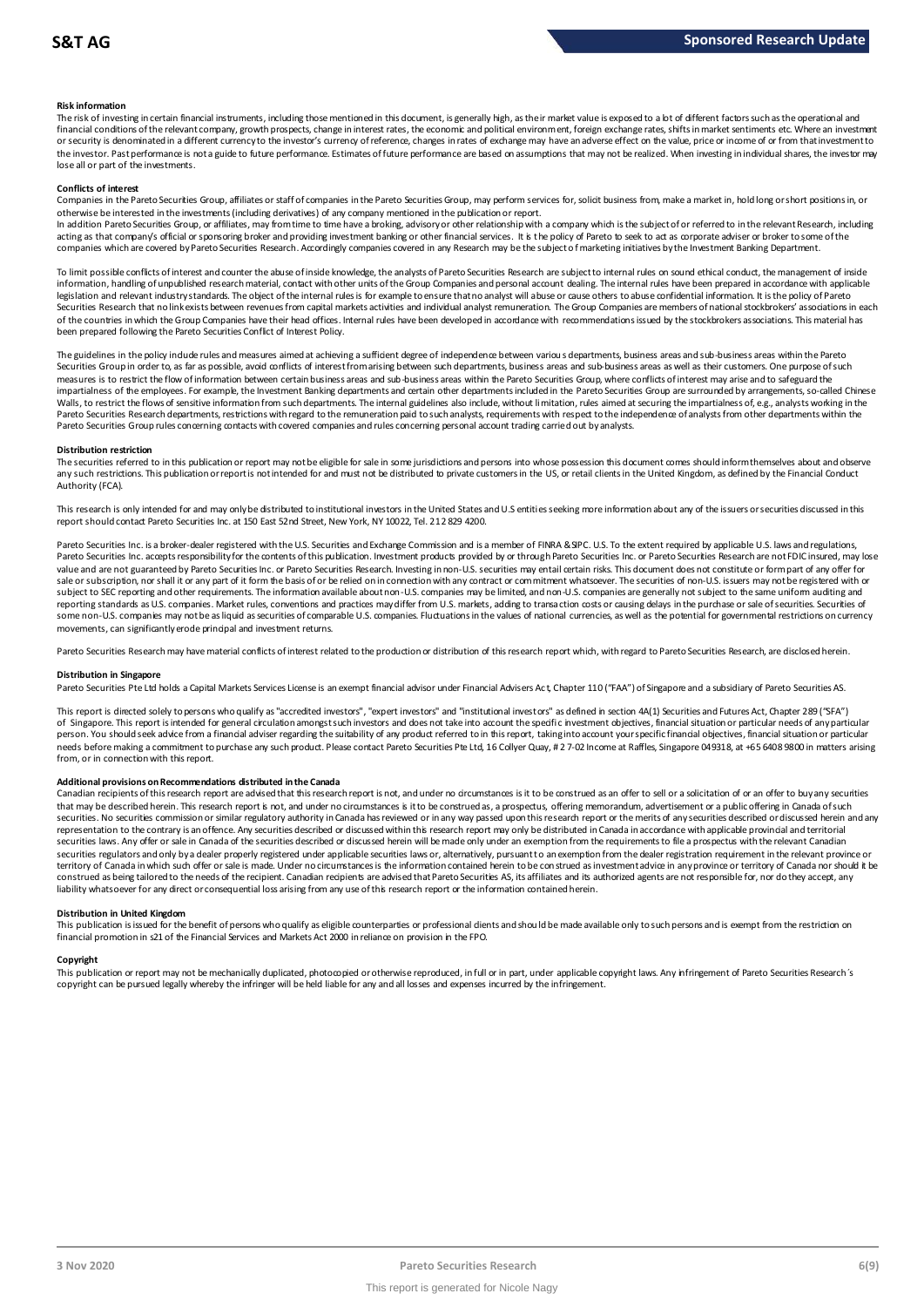# **Appendix A**

# Disclosure requirements pursuant to the Norwegian Securities Trading Regulations section 3-10 (2) and section 3-11 (1), letters a-b

The below list shows companies where Pareto Securities AS - together with affiliated companies and/or persons – own a portion of the shares exceeding 5 % of the total share capital in any company<br>where a recommendation has

|                                                                                                                                                                                                                                           |                             |        | Disclosure requirements pursuant to the Norwegian Securities Trading Regulations section 3-10(2) and section 3-11(1). letters a-b |           |                             |  |  |  |
|-------------------------------------------------------------------------------------------------------------------------------------------------------------------------------------------------------------------------------------------|-----------------------------|--------|-----------------------------------------------------------------------------------------------------------------------------------|-----------|-----------------------------|--|--|--|
| The below list shows companies where Pareto Securities AS-together with affiliated companies and/or persons – own a portion of the shares exceeding 5<br>where a recommendation has been produced or distributed by Pareto Securities AS. |                             |        |                                                                                                                                   |           |                             |  |  |  |
| Companies                                                                                                                                                                                                                                 | No. of shares Holdings in % |        | Companies                                                                                                                         |           | No. of shares Holdings in % |  |  |  |
| <b>Helgeland Sparebank</b>                                                                                                                                                                                                                | 2.006.735                   | 9.61%  | SpareBank 1Østfold Akersl                                                                                                         | 1.139.560 | 9.20%                       |  |  |  |
| Pareto Bank ASA                                                                                                                                                                                                                           | 15.994.312                  | 22.90% | Sparebanken Vest                                                                                                                  | 6.361336  | 5.93%                       |  |  |  |

| <b>Falciu Dalin AUA</b>                                                                                                               | 10.994.0 L                  | 22.JU / 0 | <b>OVAIGVAIINGII VESL</b> | <b>U.JU I.JJU</b> | J.JJ 70                     |
|---------------------------------------------------------------------------------------------------------------------------------------|-----------------------------|-----------|---------------------------|-------------------|-----------------------------|
| Pareto Securities AS or its affiliates own as determined in accordance with FINRA Rule 2241, 1 % or more of the equity securiies of : |                             |           |                           |                   |                             |
| Companies                                                                                                                             | No. of shares Holdings in % |           | Companies                 |                   | No. of shares Holdings in % |
| <b>Helgeland Sparebank</b>                                                                                                            | 2.006.735                   | 9.61%     | SpareBank 1Østfold Akersl | 1,139,560         | 9.20%                       |
| NHST Media Group AS                                                                                                                   | 17.900                      | 1.39%     | SpareBank 1Østlandet      | 1743.409          | 1.63%                       |
| Pareto Bank ASA                                                                                                                       | 15.994.312                  | 22.90%    | Sparebanken Møre          | 305.239           | 3.09%                       |
| Selvaag Bolig ASA                                                                                                                     | 2.177.497                   | 2.32%     | Sparebanken Sør           | 433.544           | 2.77%                       |
| SpareBank 1BV                                                                                                                         | 1,640,220                   | 2.60%     | Sparebanken Vest          | 6,361,336         | 5.93%                       |
| SpareBank 1Nord-Norge                                                                                                                 | 3.220.305                   | 3.21%     | <b>Totens Sparebank</b>   | 78.246            | 1.28%                       |
| SpareBank 1SMN                                                                                                                        | 1875.442                    | 1.44%     |                           |                   |                             |
|                                                                                                                                       |                             |           |                           |                   |                             |

Pareto Securities AS may hold financial instruments in companies where a recommendation has been produced or distributed by Pareto Securities AS in connection with rendering investment services, including Market Making.

| Pareto Securities AS may hold financial instruments in companies where a recommendation has been produced or distributed by Pareto Securities AS in connection with rendering investment services,<br>including Market Making.                                                 |                      |                   |                          |                      |                   |                        |                      |                   |
|--------------------------------------------------------------------------------------------------------------------------------------------------------------------------------------------------------------------------------------------------------------------------------|----------------------|-------------------|--------------------------|----------------------|-------------------|------------------------|----------------------|-------------------|
| Please find below an overview of material interests in shares held by employees in Pareto Securities AS, in companies where a ecommendation has been produced or distributed by Pareto Securities AS. "By<br>material interest" means holdings exceeding a value of NOK 50000. |                      |                   |                          |                      |                   |                        |                      |                   |
| Company                                                                                                                                                                                                                                                                        | Analyst<br>holdings* | Total<br>holdings | Company                  | Analyst<br>holdings* | Total<br>holdings | Company                | Analyst<br>holdings* | Total<br>holdings |
| Aker ASA                                                                                                                                                                                                                                                                       | 500                  | 1.470             | Fjordkraft Holding       | $\mathbf 0$          | 10.100            | Pareto Bank            | 0                    | 2,370,702         |
| Aker BP                                                                                                                                                                                                                                                                        | $\mathbf 0$          | 23,995            | Frontline                | $\mathbf 0$          | 42,918            | Pexip Holding          | 0                    | 6,139             |
| Aker Carbon Capture                                                                                                                                                                                                                                                            | 0                    | 178,028           | Gjensidige Forsikring    | 0                    | 7,280             | Protector Forsikring   | 0                    | 13.400            |
| American Shipping Company                                                                                                                                                                                                                                                      | 0                    | 3.780             | Golden Ocean Group       | 0                    | 1.433             | Quantafuel             | 0                    | 1,115,100         |
| Arcus                                                                                                                                                                                                                                                                          | 0                    | 2.684             | Grieg Seafood            | 0                    | 9.890             | <b>REC Silicon</b>     | 0                    | 32,500            |
| Atlantic Sapphire                                                                                                                                                                                                                                                              | 0                    | 9.410             | Hafnia Limited           | $\Omega$             | 30,000            | SalM ar                | 0                    | 305               |
| Austevoll Seafood                                                                                                                                                                                                                                                              | 0                    | 4.135             | Hunter Group ASA         | 0                    | 15.400            | Sandnes Sparebank      | 0                    | 5,782             |
| Avance Gas                                                                                                                                                                                                                                                                     | 0                    | 4,374             | Ice Group ASA            | 0                    | 170,000           | Sbanken ASA            | 0                    | 4,520             |
| <b>B2Holding AS</b>                                                                                                                                                                                                                                                            | $\mathbf 0$          | 14,075            | Kid A SA                 | $\mathbf 0$          | 783               | Scatec Solar           | 0                    | 20,000            |
| <b>Bakkafrost</b>                                                                                                                                                                                                                                                              | $\mathbf 0$          | 89                | Komplett Bank            | $\mathbf 0$          | 88,300            | Schibsted ASA B Aksjer | 0                    | 631               |
| <b>BASF</b>                                                                                                                                                                                                                                                                    | 270                  | 270               | Kongsberg Gruppen        | $\mathbf 0$          | 37,237            | Selvaag Bolig          | 0                    | 2,350             |
| <b>Bonheur</b>                                                                                                                                                                                                                                                                 | $\mathbf 0$          | 33,312            | <b>KWS</b>               | 75                   | 75                | SpareBank 1BV          | 0                    | 7,000             |
| Borregaard ASA                                                                                                                                                                                                                                                                 | 0                    | 500               | Lerøy Seafood Group      | 0                    | 4,663             | SpareBank 1SMN         | 0                    | 12,740            |
| Bouvet                                                                                                                                                                                                                                                                         | 0                    | 94                | Mowi                     | 0                    | 4,594             | SpareBank 1SR-Bank     | 0                    | 17,752            |
| <b>BRABank</b>                                                                                                                                                                                                                                                                 | 0                    | 31,499            | <b>NORBIT ASA</b>        | $\Omega$             | 7,453             | Sparebanken Sør        | 0                    | 16,235            |
| <b>BW</b> Energy                                                                                                                                                                                                                                                               | 0                    | 43,075            | Nordic Semiconductor     | $\mathbf 0$          | 4,590             | Sparebanken Vest       | 0                    | 5,409             |
| <b>BW</b> Offshore                                                                                                                                                                                                                                                             | 0                    | 8,326             | Norsk Hydro              | $\Omega$             | 92,721            | Sparebanken Øst        | 0                    | 1.500             |
| <b>DNB</b>                                                                                                                                                                                                                                                                     | 0                    | 24,636            | Norske Skog              | 0                    | 3,550             | Stolt-Nielsen          | 0                    | 41,317            |
| <b>DNO</b>                                                                                                                                                                                                                                                                     | 0                    | 499,263           | Norwegian Finans Holding | 0                    | 3.210             | Storebrand             | 0                    | 7.462             |
| Elkem                                                                                                                                                                                                                                                                          | 0                    | 7,198             | <b>NTS</b>               | $\Omega$             | 2,272             | Subsea 7               | 0                    | 5,226             |
| Entra                                                                                                                                                                                                                                                                          | $\mathbf 0$          | 10.442            | Ocean Yield              | 0                    | 52,305            | Telenor                | 0                    | 2,147             |
| Equinor                                                                                                                                                                                                                                                                        | 0                    | 3.369             | Okeanis Eco Tankers      | 0                    | 2,000             | <b>VOW</b>             | 0                    | 4,681             |
| Europris                                                                                                                                                                                                                                                                       | $\mathbf 0$          | 12,756            | Orkla                    | 0                    | 19,353            | XXL                    | 0                    | 12,573            |
| Fjord1ASA                                                                                                                                                                                                                                                                      | $\mathbf 0$          | 50,000            | Panoro Energy            | $\mathbf 0$          | 9.285             | Yara                   | 0                    | 14,471            |

This overview is updated monthly (last updated 14.10.2020).

\*Analyst holdings ref ers t o posit ions held by t he Paret o Securit ies AS analyst covering t he company.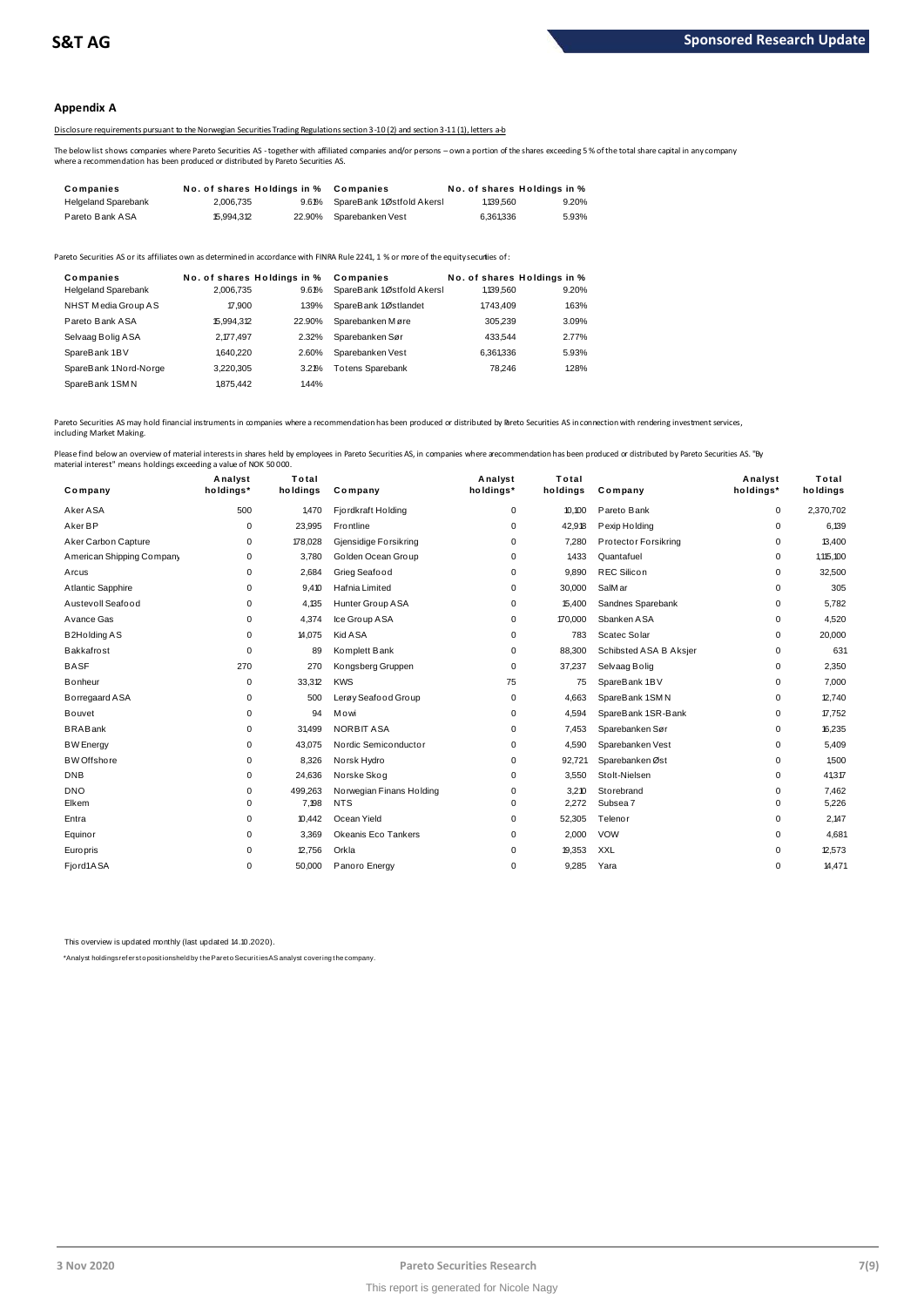# **Appendix B**

Disclosure requirements pursuant to the Norwegian Securities Trading Regulation § 3-11, letters e-f, ref the Securities Trading Act Section 3-10

Overview over issuers of financial instruments where Pareto Securities AS have prepared or distributed investment recommendation, where Pareto Securities AS have been lead manager/co-lead manager<br>or have rendered publicly

| or have rendered publicly known not immaterial investment banking services over the previous 12 months: |                                    |                            |  |  |  |  |  |
|---------------------------------------------------------------------------------------------------------|------------------------------------|----------------------------|--|--|--|--|--|
| 24SevenOffice Scandinavia                                                                               | <b>Hafnia Limited</b>              | Pexip Holding              |  |  |  |  |  |
| Acconer AB                                                                                              | Helgeland Sparebank                | Pinewood Laboratories      |  |  |  |  |  |
| Advanzia Bank                                                                                           | <b>HKN</b> Energy Ltd              | Pioneer Property Group     |  |  |  |  |  |
| Africa Energy Corp                                                                                      | HydrogenPro                        | ProvidencesInv. Mngmt Pty  |  |  |  |  |  |
| Aker ASA                                                                                                | <b>ICWHolding</b>                  | Quantafuel                 |  |  |  |  |  |
| American Tanker, Inc.                                                                                   | Inst abank ASA                     | Salmon Evolution           |  |  |  |  |  |
| Aprila Bank ASA                                                                                         | Kingfish Zeeland                   | SandnesSparebank           |  |  |  |  |  |
| Boreal Holding AS                                                                                       | Klaveness Combination Carriers ASA | Scorpio BulkersInc.        |  |  |  |  |  |
| Borr Drilling Limited                                                                                   | Komplett Bank                      | Seadrill Ltd               |  |  |  |  |  |
| <b>BRAbank</b>                                                                                          | Kongsberg Automotive               | Sparebanken Vest           |  |  |  |  |  |
| Brooge Energy Limited                                                                                   | Luxaviation Holding                | United Camping AB          |  |  |  |  |  |
| <b>BWEnergy</b>                                                                                         | Mercell                            | WatercirclesForsikring ASA |  |  |  |  |  |
| Cabonline Group Holding AB                                                                              | Mintra Group                       |                            |  |  |  |  |  |
| Cibus Nordic Real Estate                                                                                | <b>MPC Container Ships</b>         |                            |  |  |  |  |  |
| Cloudberry Clean Energy AS                                                                              | MutaresSE& Co. KGaA                |                            |  |  |  |  |  |
| CrayoNano AS                                                                                            | Navigator Holdings Ltd.            |                            |  |  |  |  |  |
| Digiplex                                                                                                | Next BiometricsGroup               |                            |  |  |  |  |  |
| <b>DOF</b>                                                                                              | Northern Ocean                     |                            |  |  |  |  |  |
| DOF Subsea AS                                                                                           | Norwegian Air Shuttle              |                            |  |  |  |  |  |
| <b>ELOP</b>                                                                                             | Ocean Yield                        |                            |  |  |  |  |  |
| Erwe Immobilien                                                                                         | Odf jell SE                        |                            |  |  |  |  |  |
| Fjordkraft Holding                                                                                      | <b>OHTASA</b>                      |                            |  |  |  |  |  |
| Genel Energy                                                                                            | PGS                                |                            |  |  |  |  |  |

This overview is updated monthly (this overview is for the period 31.09.2019 - 31.09.2020).

# **Appendix C**

Disclosure requirements pursuant to the Norwegian Securities Trading Regulation § 3-11 (4)

# **Distribution of recommendations**<br>**Recommendation**<br>Buy B5% Buy 65% **Disclosure requirements pursuant to<br>Distribution of recommendations**

| Hold | 29% |
|------|-----|
| Sell | 5%  |

| ------ |                                                 |  |
|--------|-------------------------------------------------|--|
|        |                                                 |  |
|        |                                                 |  |
|        |                                                 |  |
|        |                                                 |  |
|        |                                                 |  |
|        | Distribution of recommendations (transactions*) |  |
|        |                                                 |  |
|        |                                                 |  |

| Distribution of recommendations (transactions*) |                |  |  |
|-------------------------------------------------|----------------|--|--|
| Recommendation                                  | % distribution |  |  |
| Buy                                             | 67%            |  |  |
| Hold                                            | 29%            |  |  |
| Sell                                            | 4%             |  |  |
|                                                 |                |  |  |

\* Companies under coverage with which Pareto Securities Group has on-going or completed public investment banking services in the previous 12 months This overview is updated monthly (last updated 15.10.2020).